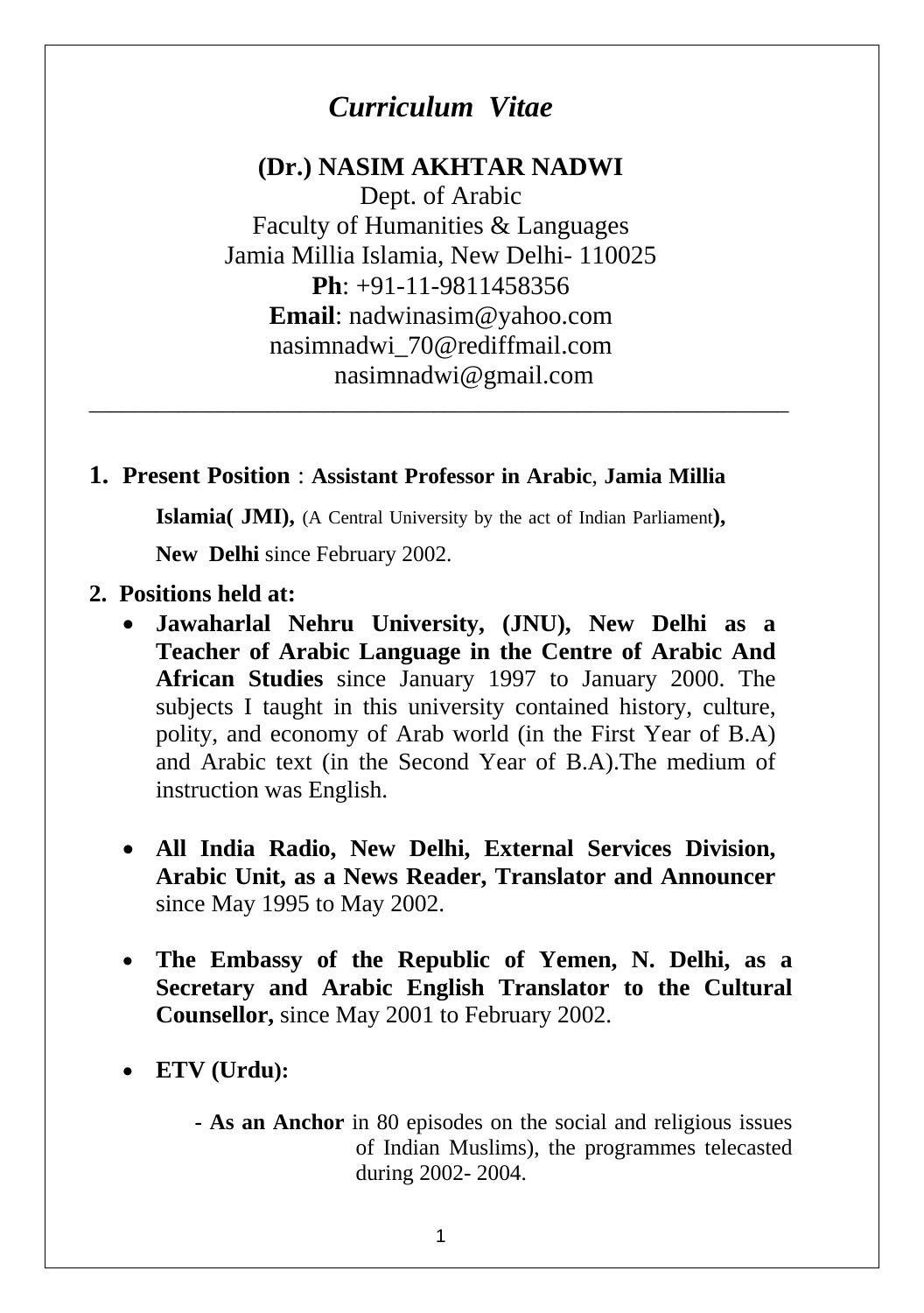- **As a Discussant** in the program " **Study of Quran**" on the following topics
	- i. Islam, the Religion of Peace.
	- ii. Human Rights in Islam .
	- iii. Islamic Culture in India.
	- iv. Women's Status in Islam.
	- v. Prophet Muhammad, the messenger of Moral Values.
	- vi. Islam and Women Education.
	- vii. The Cleanliness in Islam.
	- viii. The Arabic and Islamic Institutions of India in the modern age.
		- ix. Islam and Tolerance.
		- x. Indian Madrasas: Contribution and Challenges.
		- xi. Polygamy in Islam.
	- xii. The Importance of Education in Islam.
	- **As an expert of Islamic jurisprudence** in 15 episodes dealing various aspects of Islamic Sharia.

## **3. Published Work:**

## **1. Books:**

- I. Co-authored " Funtional Arabic" Module 7 & 8 (An Arabic Text Book taught in a 2 years diploma correspondance course of Arabic run by the National Council for Promotion of Urdu Language, Ministry of Human Resource Development, Govt. of India, for more than 12 thousand students.
- II. Co- authored the Guide of " Functional Arabic" Module 7 & 8 published by National Council for Promotion of Urdu Language, Ministry of Human Resource Development, Govt. of India.

## **4. Mag/Newspaper Date of Issue Title/Heading**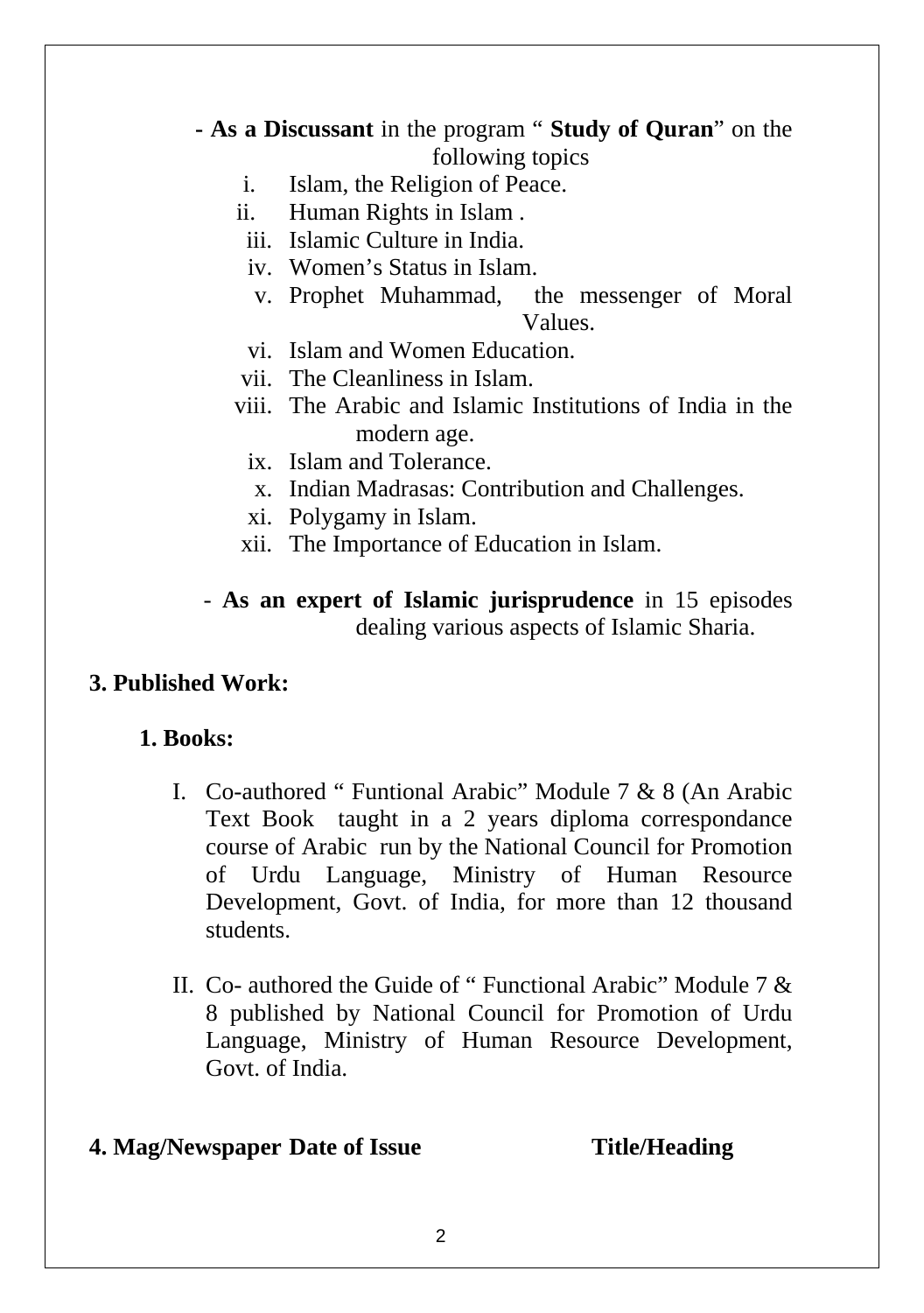#### **a) Arabic:**

| 1.               | Thaqafatul Hind<br>Islamic Stduies for                                 | Vol:56 Issue:2                                            | of Arabic<br>Cenres<br>&                                                  |
|------------------|------------------------------------------------------------------------|-----------------------------------------------------------|---------------------------------------------------------------------------|
| 2.<br>Education. | New Delhi<br>Al Baas El Islami<br>Maulana Ashraf Ali<br>Lucknow, India | 2005<br>March 2003                                        | Women in North India<br>Contribution<br>The<br>of<br>Thanawi to the Women |
| 3.               | Al Baas El Islami<br>Independence.                                     | Feb. 2003                                                 | Muslims in India after                                                    |
| 4.               | Al Baas El Islami<br><b>Education</b> among                            | Jan. 2002                                                 | Higher<br>Religious                                                       |
|                  | Independence.                                                          |                                                           | Muslim Women Before                                                       |
| 5.               | Assahwa, Yemen<br>Backwardness of                                      | Oct.2001                                                  | The<br>Reasons<br>of<br>the                                               |
| 6.               | Ardus Saeedah,<br>Banflore, India                                      | Oct. 2001                                                 | Muslim Women in India.<br>The Value of Enthusiasm.                        |
| 7.               | Al Raid, Lucknow<br>Europe.(Translation).                              | Aug. 1,1989                                               | Muslims face atrocity in                                                  |
| 8.               | Al Raid, Lucknow Feb. 1, 1989                                          | use of Loud Speaker for Adhan in Karnataka (Translation). | A Controvesy over the                                                     |
| 9.               | Al Raid, Lucknow<br>Communal                                           | Feb. 1, 1989                                              | Babri Mosque and<br>the                                                   |
|                  |                                                                        |                                                           | Forces. (Translation).                                                    |
| 10.              | Al Raid, Lucknow<br>Patriotism. (Translation).                         | Jan. 16, 1989                                             | <b>Muslims</b><br>Indian<br>and                                           |
| 11.              | Al Raid, Lucknow                                                       | Dec. 16, 1988                                             | Indian Muslims to the                                                     |
| Rashtriya Sewak  |                                                                        | Sangh (Translation).                                      |                                                                           |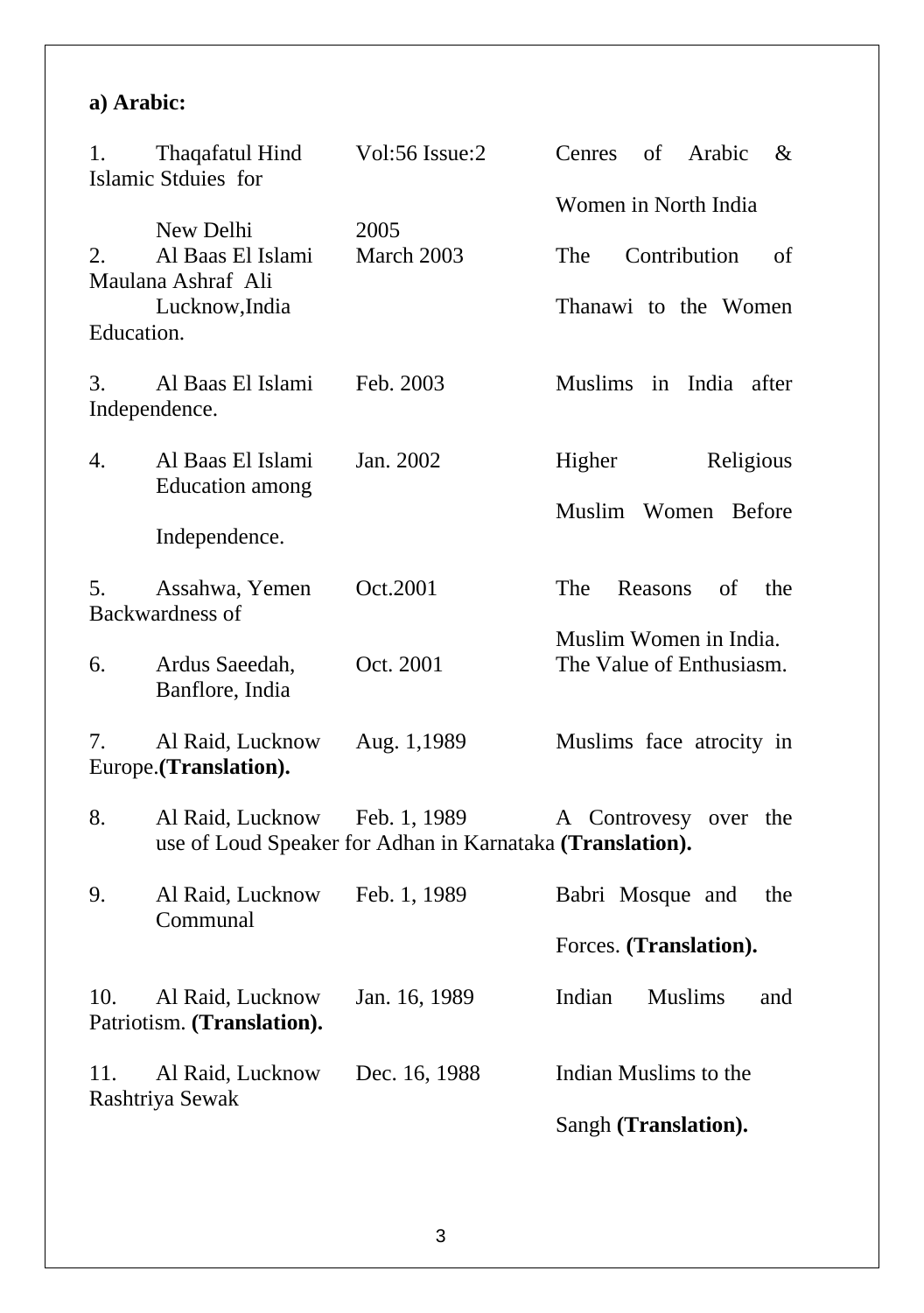| 12.         | Al Raid, Lucknow<br>Assam.(Translation).                                                                     | Nov. 4, 1988             | of<br>Issue<br>Augaf<br>in                                      |
|-------------|--------------------------------------------------------------------------------------------------------------|--------------------------|-----------------------------------------------------------------|
| 13.         | Al Raid, Lucknow<br>Rashtriya Sewak                                                                          | Sept.17, 1988            | Babri Mosque and the                                            |
| b) English: |                                                                                                              | Sangh (Translation).     |                                                                 |
| 14.         | Islam &<br>for the Muslim                                                                                    | Vol:1, No.2              | Iperetives of Education                                         |
|             |                                                                                                              |                          | Girls: Role of Madrasas                                         |
|             | <b>Muslim Socieies</b><br>Lucknow                                                                            | 2005                     |                                                                 |
| 15.         | Islam and the<br>Modern Age,                                                                                 | May 2003<br>and Indian   | Islam, Women Education                                          |
|             | New Delhi                                                                                                    |                          | Madrasas                                                        |
| 16.         | Journal of Arabic<br>Literature, JMI                                                                         | May 2002<br>R. I. Faynan | The Essential Arabic, by<br>(A Book Review).                    |
| c) Urdu:    |                                                                                                              |                          |                                                                 |
| 17.         | Zikr-e- Zkaria (a collection of selected papers)<br>Jamia Islamia, Azamgarh, UP.<br>his book "Fadail-e-Haj". |                          | Shaikhul Hadith Maulana<br>Zakaria<br>Kandhalwi in the light of |
|             |                                                                                                              |                          |                                                                 |
| 18.         | Karwane Adab<br>writings of Deputy                                                                           | 2003-2004                | Values<br>Human<br>in<br>the                                    |
|             | Lucknow                                                                                                      |                          | Nazir Ahmad                                                     |
| 19.         | Zindagi-e-Naw<br>Women's<br>New Delhi                                                                        | <b>July 2003</b>         | Educationa<br>System<br>for                                     |
|             |                                                                                                              |                          | Madrasas in India.                                              |
| 20.         | Sab Ka Akhbar                                                                                                | Feb. 10' 1997            | The Message of Ied al Fitr                                      |
| 21.         | Sab Ka Akhbar                                                                                                | Dec. 26' 1996            | The Message of Sha'aban                                         |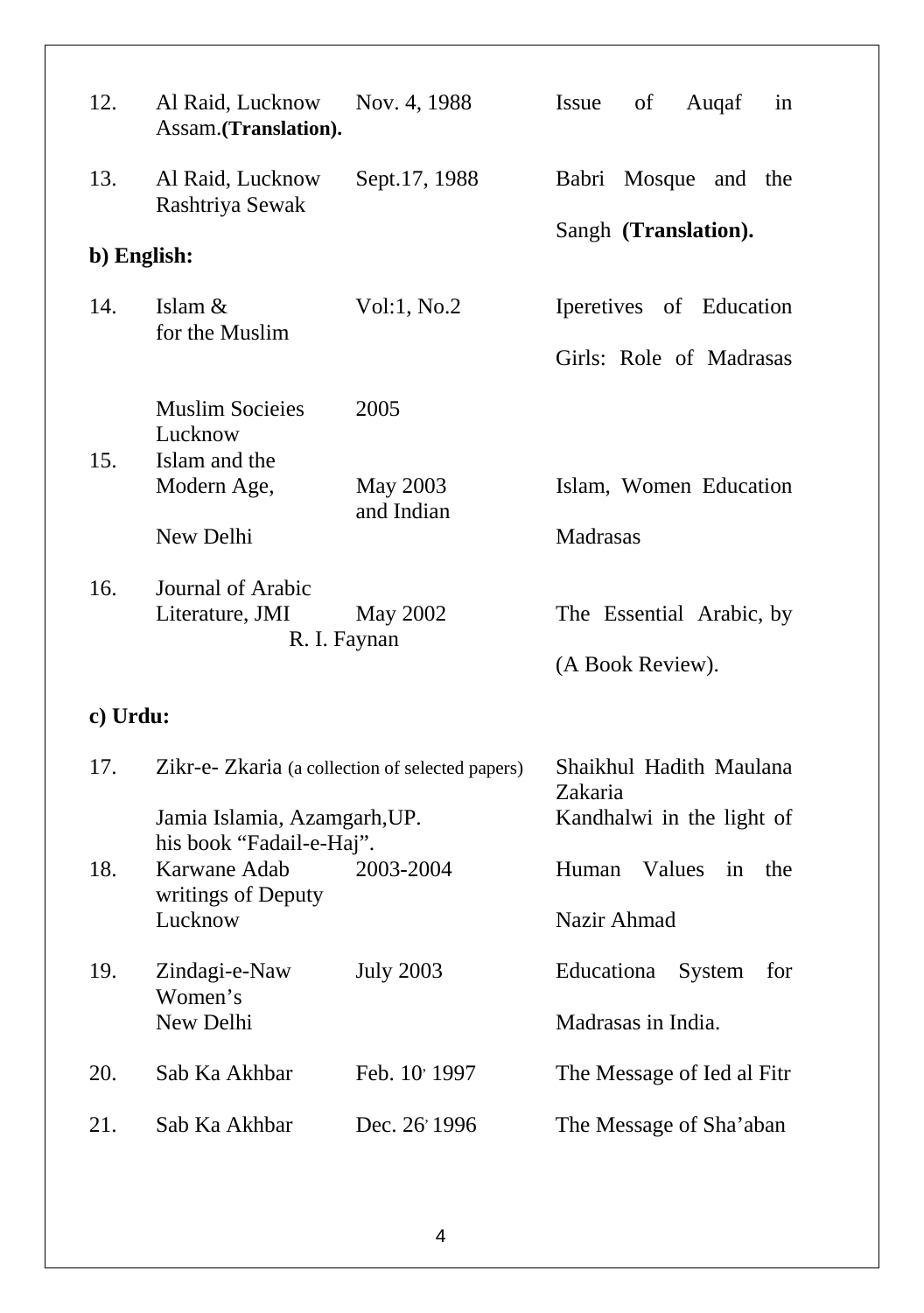| 22. | Sab Ka Akhbar<br>Orgument               | Dec. $25'$ 1996 | Every body has his own                                     |
|-----|-----------------------------------------|-----------------|------------------------------------------------------------|
| 23. | Awaam, N, Delhi<br>Secularism in Indian | Dec. 15, 1996   | The<br>of<br>Concept                                       |
|     |                                         |                 | Perspective                                                |
| 24. | Aiwan-e-Urdu                            |                 |                                                            |
|     | New Delhi                               | May 1997        | Extension of the Hell<br>(a creative leterary article)     |
| 25. | Aiwan-e-Urdu                            |                 |                                                            |
|     | New Delhi                               | May 1995        | Cavilling: An Old Disease<br>(a creative leterary article) |

#### **5. Seminars, Workshops, Extension Lectures**

- 1. The XIV International Convention organized by American Federation of the People of Indian Origin (AFMI) at Kanpur, U.P. India on " Imperative of Education for the Muslim Girls: The Role of Madrasas" on 24-25/12/2005.
- 2. Monorities'Commission of India, New Delhi, on "Madrasa Education" on 25/09/2005.
- 3. All India Radio, External Service Division, Arabic Unit, on " *The Contribution of Nurul Islam, Lucknow, and some Women Marasas run by Jamiatu Ahlil Hadith*" on April 24, 2005.
- 4. Babul Uloom, Calcutta, "*The Impac of Arabic on Urdu Language'*" organizied by the Universal League of Islamic Literature (South Asia) on March, 2005.
- 5. All India Radio, External Service Division, Arabic Unit, on " *The Role of Jamitul Banat, Jianpur, Azamgarh in women Education*" on March 24, 2005.
- 6. All India Radio, External Service Division, Arabic Unit, on "*The Contribution of Jamiatus Salihat, Rampur,UP and Jamiatul Falah, Bilariya Ganj, Azamgarh, UP to Women Education*" on February 24, 2005.
- 7. Indian Social Institute, New Delhi, on " *Modernization of Madrasa Education: Scope and Limitation*" on November 24, 2004.
- 8. All India Radio, External Service Division,Arabic Unit, on "*Jutice Mohammad Hidayatullah*" on October 18, 2004.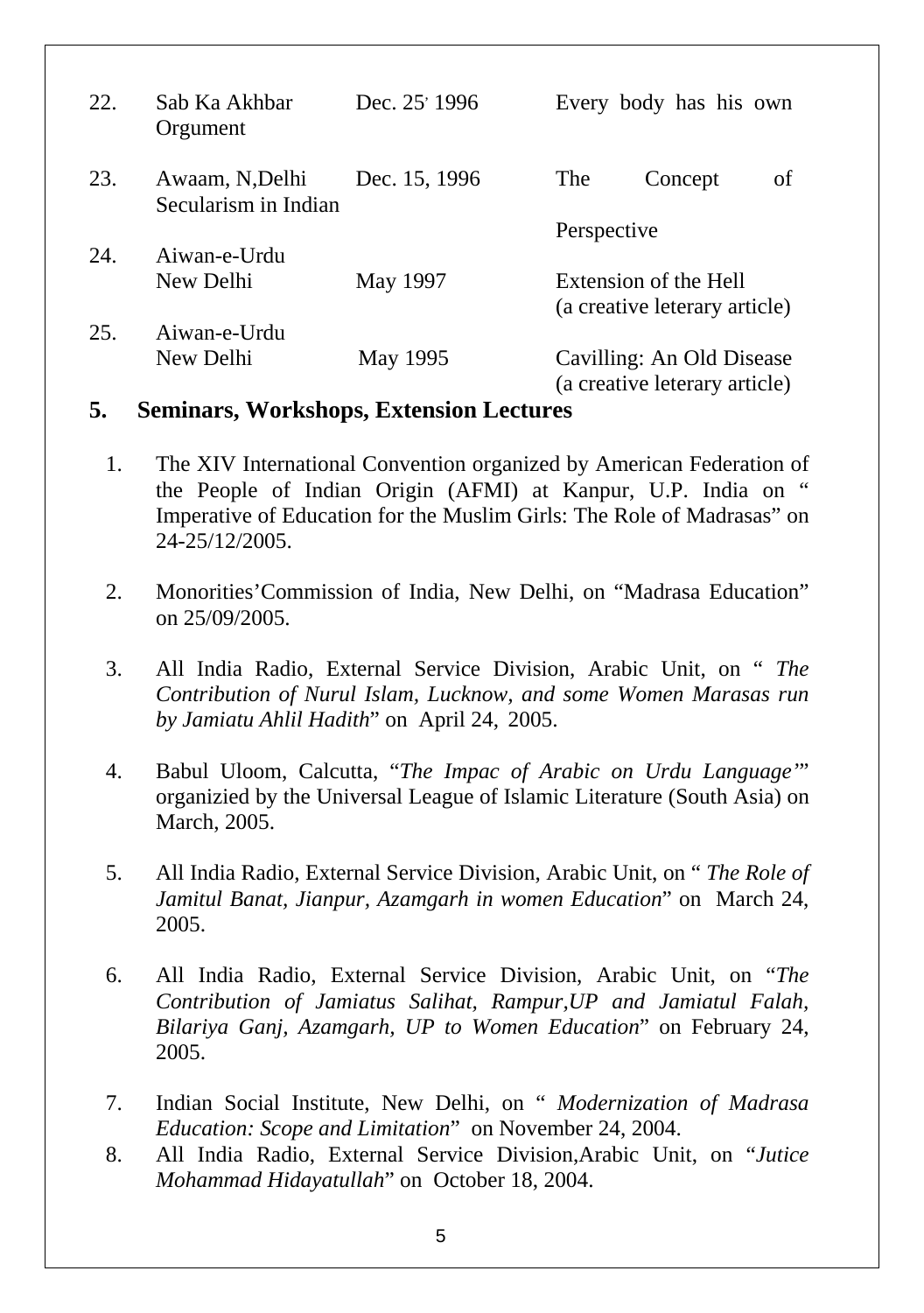- 9. Markaz al- Dawa, Calicut, on *" Muslims in the Modern Age*" on September 21, 2004.
- 10. Farook College, Calicut, Kerala on "*Abdul Qahir Jurjani and his theory of Nazm-e- Quran*" on September 20, 2004.
- 11. Jamiatul Falah, Bilaryaganj, Extension Lecture on "*Women Education :Problems and Prospects*" on August 7, 2004.
- 12. Jamiatul Falah, Bilaria Ganj, Azamgarh, U.P. participated in three days workshop on *" The syllabi of Arabic Madrasas and Modern Requirements"* held on 6,7,8/8/2004.
- 13. Jamia Islamia, Muzaffar Pur, Azamgarh,U.P. on *" Shaikhul Hadith Maulana Zakaria Kandhalwi in the light of his book" Fadail-e-Haj" on*  March 24, 2004.
- 14. Jamia Islamia Arabia, Ajrara, Meerut,U.P.on *"English Translations of the Holy Quran with especial reference to the translation of Mohammad Marmadouk Pickthal"* organizied by Universal League of Islamic Literature (South Asia) on March 18, 2004.
- 15. Barakatullah University, Bhopal, on: *The Importance of Human Values in the Writings of Deputy Nazir Ahmad*, March 29, 2003.
- 16. Participated as a discussant in National Seminar organized by National Council for Promotion of Urdu Language (NCPUL) on "*The Role of Urdu Language in Enrichment of Indian Madrasas*" on March 19, 2003.
- 17. Jamia Millia Islamia, New Delhi on: *Arabic and Islamic Education System of Women's Madrasas,* on October 20, 2002.
- 16. Ghalib Academy, New Delhi, A creative writing titled "*Dozakh ka extension*" (*inshaia*), March 30, 1997.

#### **6. Teaching experience:**

i. **B.A. Arabic (Hons) Final Year** with Arabic and English Mediums of Instruction**:** In this class I teach interpretation (Arabic and English), oration, group discussion, essay writing on social,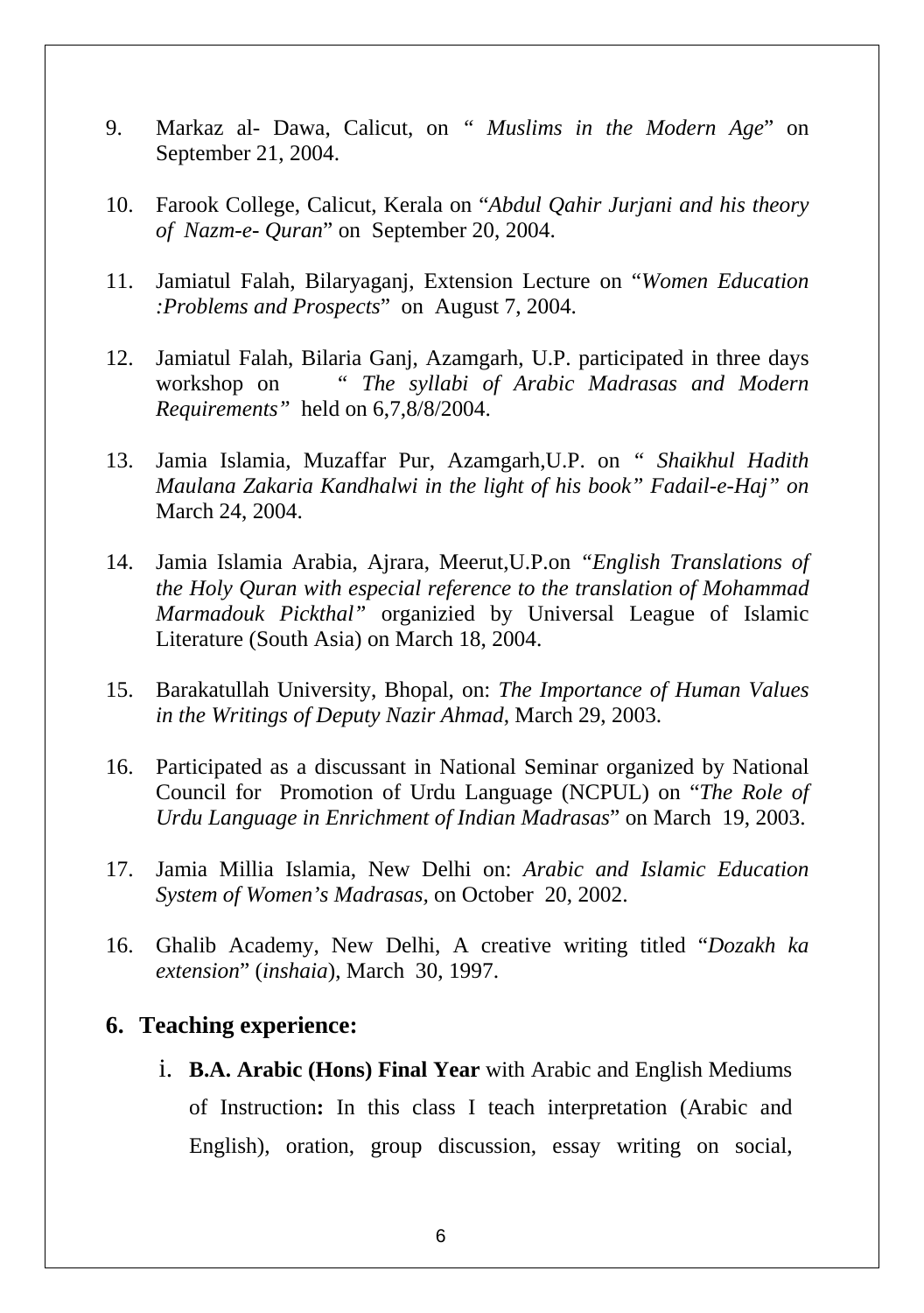political and economic topics, letter, application, precis writing and book review.

- **ii. B.A. Arabic (Subsidiary/Pass) First Year** with English Medium**:** The paper contains Arabic text (modern & classical) with applied grammar.
- **iii. Advanced Diploma in Modern Arabic Language** with Arabic Medium**:** In this course I teach essay and composion in Modern Arabic language.
- **iv. Diploma in Modern Arabic Language** with Arabic, Urdu and Englsih Mediums**:** The title of the paper is Arabic Grammar.
- **v. Certificate in Modern Arabic Language** with English and Urdu Mediums: In this course I deal Arabic text with applied grammar**.**

#### **7. Project completed:**

Minor Project of UGC on "Arabic in India" under the supervision of Prof. Shafiq Ahmad Khan Nadwi, submitted in March 2003.

#### **8. Member of Academic Bodies:**

- Member of the Board of Studies, Dept. of Arabic, Jamia Millia Islamia, New Delhi since Feb. 2002 till date.
- Member of the Faculty Committee, Faculty of Humanities & Languages, Jamia Millia Islamia, New Delhi since 2003.
- Secretary of Universal League of Islamic Literature (Delhi Branch) since January 2003 onwards.

#### **9. Educational Qualifications:**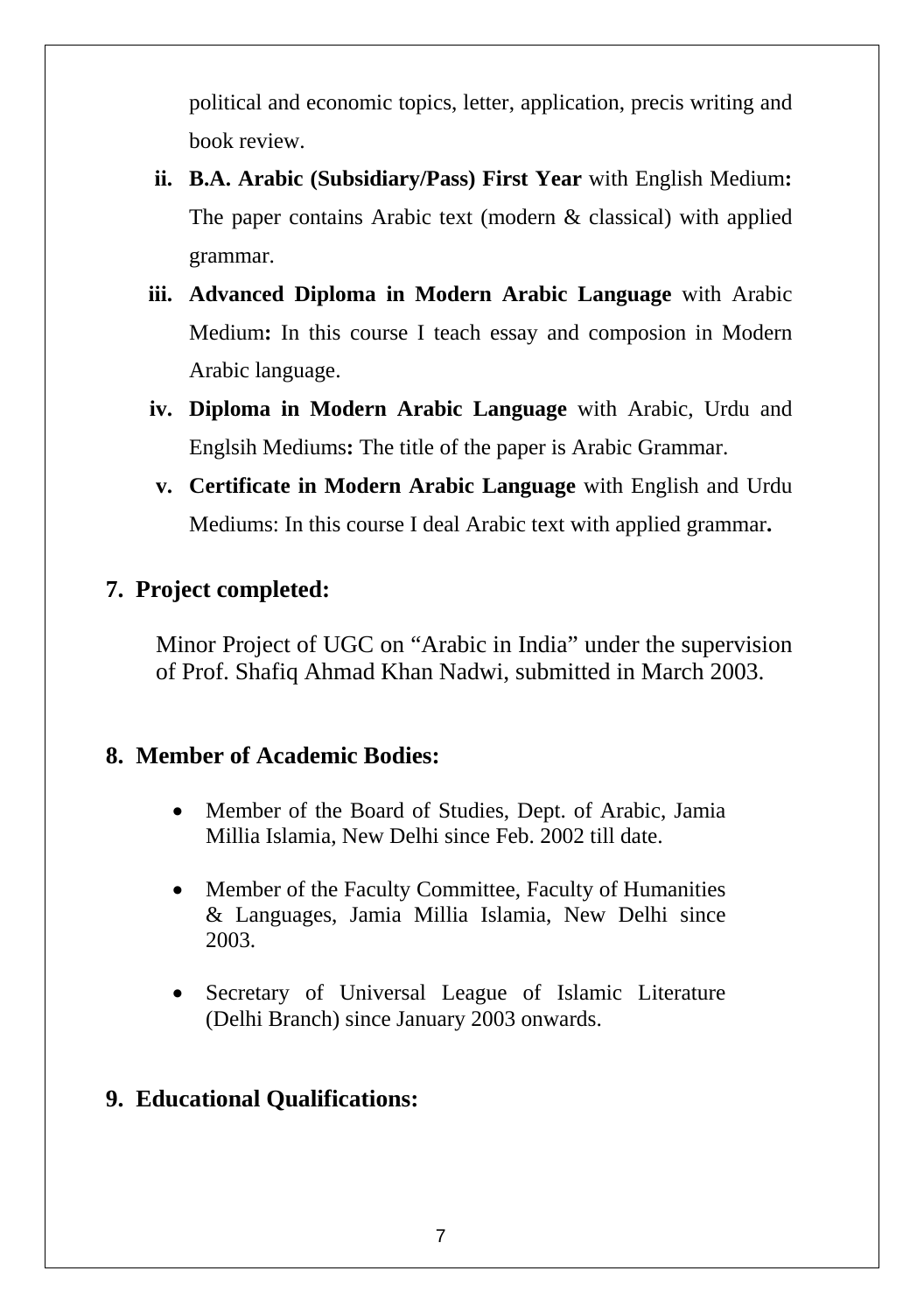- i. **Ph.D (Arabic),** JNU, 2003 on: *Arabic and Islamic Education System for Women in India during the 20th Century*: *An Analytical Study,*(the language of thesis is English).
- ii. **M. Phil** (**Arabic**), JNU, 1997 with grade  $A_+ = 8.2 = 82\%$  on "*Centres of Arabic and Islamic Studies for women in North India after Independence",* (the language of dissertation is Arabic).
- iii. **M.A. Arabic**, JNU, 1995 with grade  $A_+ = 8.00 = 80\%$ .
- iv. **B.A. ( Hons. ) Arabic**, JNUwith grade A = 7.51= 75%. Other subjects: History, English, Political Science and Hindi, 1993.
- v. **Alimiat** from Nadwatul Ulama, Lucknow, 1990 with First Division , 71%. Subjects: Arabic Language, Literature, Prophet's Traditions, Exegesis, Islamic Jurisprudence, History of Islamic World, Logic, Philosophy, Political Science, Economy, Muslim Personal Law & English.
- vi. **Munshi**, Darul Uloom, Mau, U.P. with First Division, 64%. Subjects: Math, Geography, Urdu Language & Literature, Persian Language and Literature, Arabic and Hindi, 1983.

## **10. Other Qualification:**

- Qualified the Exam of National Eligibility Test/Test of Eligibility for Lectureship, 1995.
- Completed Orientation Course from Academic Staff College, Jamia Millia Islamia in Nevember- Decembar 2005.

## **11. Fellowship:**

i. Junior Research Fellowship (JRF) since Dec.1995 to July 1997.

ii. Senior Research Fellowship (SRF) since July 1997 to Dec 2002.

## **12. Scholarship:**